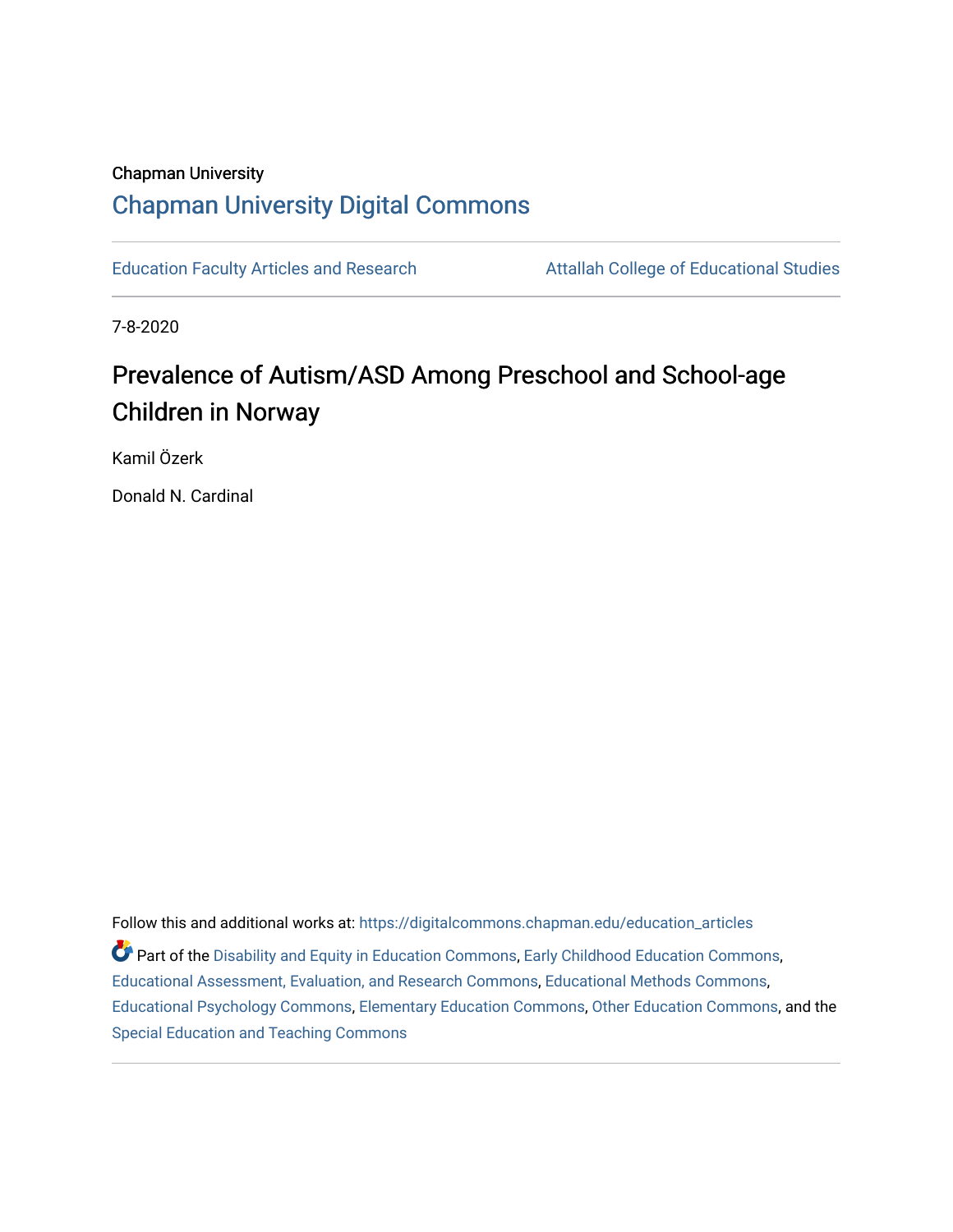### Prevalence of Autism/ASD Among Preschool and School-age Children in Norway

### **Comments**

This article was originally published in Contemporary School Psychology in 2020. [https://doi.org/](https://doi.org/10.1007/s40688-020-00302-z) [10.1007/s40688-020-00302-z](https://doi.org/10.1007/s40688-020-00302-z) 

### Creative Commons License



This work is licensed under a [Creative Commons Attribution 4.0 License](https://creativecommons.org/licenses/by/4.0/).

Copyright The authors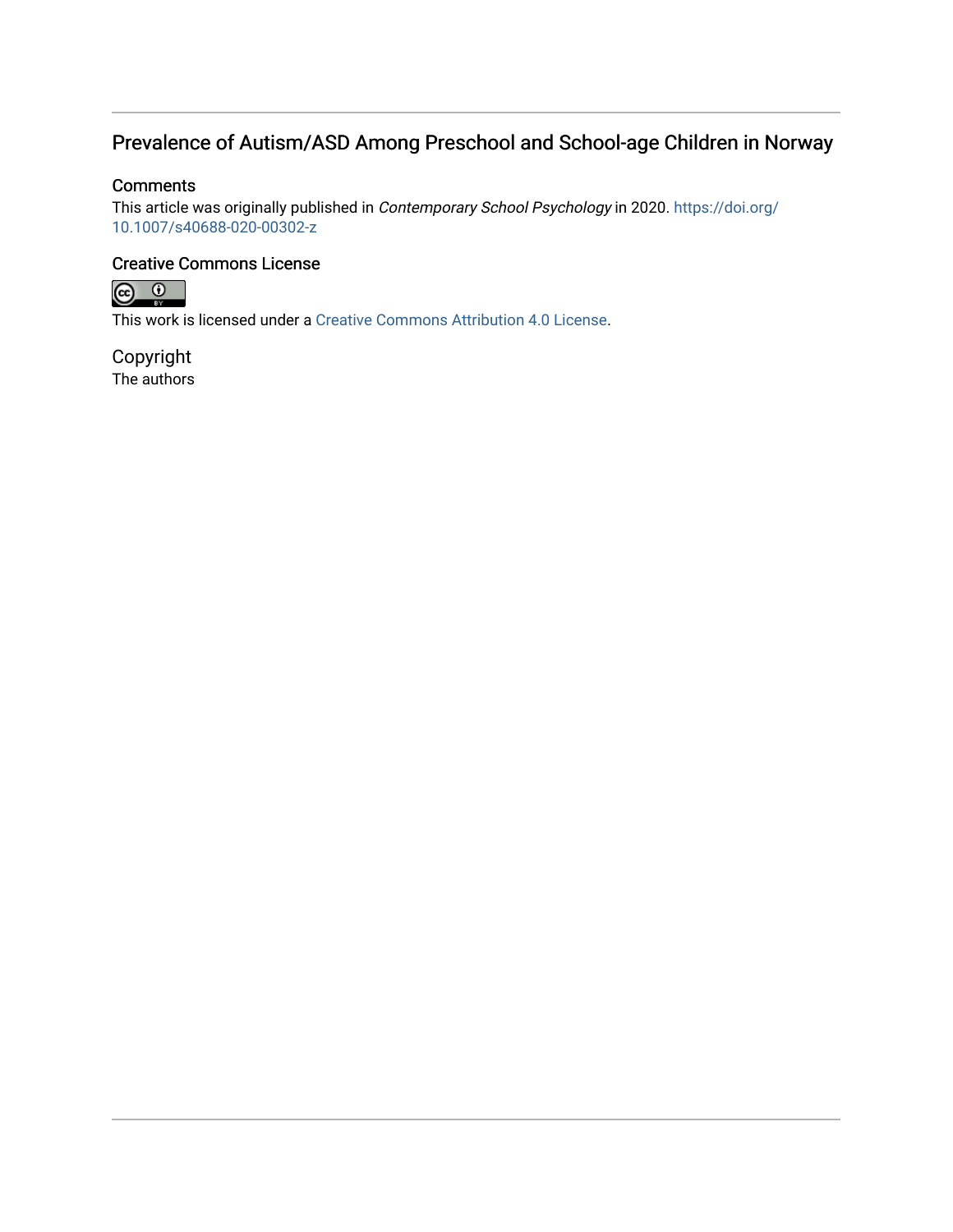## Prevalence of Autism/ASD Among Preschool and School-age Children in Norway



Kamil Özerk<sup>1</sup> · Donald Cardinal<sup>2</sup>

C The Author(s) 2020

#### Abstract

In recent years, there has been a considerable rise in prevalence rates for autism/autism spectrum disorders (ASD) around the globe. Understanding the patterns of prevalence is essential for policy development at national and local levels that effectively plans for medical, psychological, behavior analytical, and educational interventions. This study presents new data on the prevalence of ASD among preschool and school-age children (ages 1–16 years) in Norway. Based on the International Classification of Diseases (ICD-10) criteria for diagnosis, the rate of ASD increased from 2014 to 2016. The study found a much higher increase in prevalence rate among preschool-age (1–5 years) children than school-age (6–16 years) children over the same 2-year period. At the same time, however, the rate of ASD among school-age children (6–16) compared with that among preschool children (1–5) is higher in 2014 and 2016, indicating a school-age effect. The results also indicate a shifting pattern of gender difference in diagnosed preschool-age children. The male-to-female ratio receiving an ASD diagnosis has increased from 4.46:1 in 2014 to 4.57:1 in 2016, suggesting that the gender gap may be slightly widening for preschool children. For school-age children, the gender gap (male-to-female ratio) is slightly narrowing, moving from 3.53:1 in 2014 to 3.46:1 in 2016. While these changes may not seem significant, the implications of the full findings are discussed.

Keywords Autism spectrum disorder . Diagnosis . Prevalence . Preschool children . School-age children . School-age effect . Norway

#### Introduction

Autism is a developmental disability that affects how a person communicates with and relates to other people, as well as how that person experiences the world around them (National Autistic Society [2018](#page-11-0)). Autism and related disorders comprise the autism spectrum disorders (ASD). Children with autism/ ASD have varying levels of difficulties with social behavior and communication, have limited interests, and engage in restricted and repetitive behaviors. The course of ASD symptoms appears to be lifelong for the majority of cases. These challenges with social communication, behavior, and social

 $\boxtimes$  Kamil Özerk [Kamil.Ozerk@iped.uio.no](mailto:Kamil.Ozerk@iped.uio.no)

interaction often co-occur with other disorders such as attention deficit hyperactivity disorder, intellectual disorder, and epilepsy, making it difficult for many persons with autism/ ASD to live independently (Matson and Kozlowski [2011\)](#page-11-0). ASD is, therefore, considered a complex developmental disability.

Prevalence studies in many countries during previous decades (Elsabbagh et al. [2012](#page-10-0); Özerk [2016](#page-11-0)) show that there has been a considerable rise in the prevalence rates for autism/ ASD around the globe. Given these increases, educational and health care authorities need to be informed about the prevalence of autism/ASD in their jurisdictions. Such data is essential for policy developers at the local and national levels to properly plan for medical, psychological, behavioral, and educational interventions (Cardinal and Fraumeni-McBride [2017](#page-10-0); Isaksen et al. [2012](#page-11-0); Özerk 2014; Williams et al. [2008\)](#page-11-0). Research shows that early intensive behavioral interventions based on evidence-based practices for young children with autism/ASD can enhance developmental outcomes (Eikeseth et al. [2007;](#page-10-0) Eldevik et al. [2009](#page-10-0); Warren et al. [2011;](#page-11-0) Wong et al., [2015](#page-11-0)).

<sup>1</sup> Department of Education, Faculty of Educational Sciences, University of Oslo, Sem Sælandsvei 7, 0317 Oslo, Norway

<sup>&</sup>lt;sup>2</sup> Attallah College of Educational Studies, Thompson Policy Institute (TPI) on Disability and Autism, Chapman University, 1 University Dr, Orange, CA 92866, USA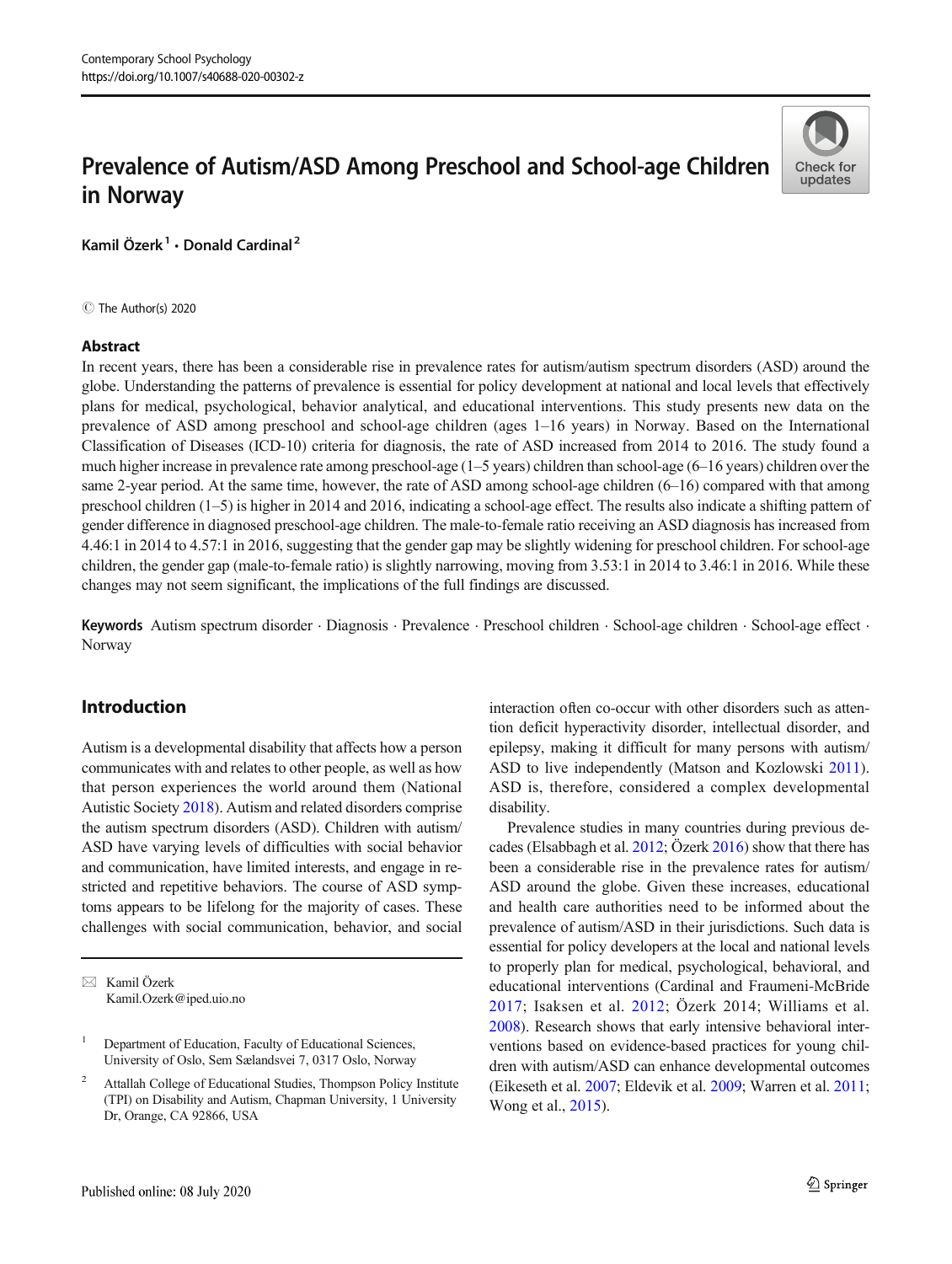#### International Prevalence of Autism/ASD

Studies in different areas of the USA during the period 2000– 2016 showed a considerable increase in prevalence rates for autism/ASD among 8-year-old children. In 2000, the prevalence rate among 8-year-olds was 1 in 150. In 2012, the estimated prevalence of autism/ASD among 8-year-olds increased dramatically to 1 in 68 (Blumberg et al. [2013](#page-10-0); Christiansen et al. 2016; Zablotsky et al. [2015\)](#page-11-0), then 1 in 59 in 2014 (Baio et al. [2018\)](#page-10-0). The prevalence increased again in 2016 to 1 in 54 in 2016 (Maenner et al., [2020](#page-11-0)). Furthermore, there are considerable geographical differences in prevalence rates among states and even among different counties or regions in the same state or county (Elsabbagh et al. [2012](#page-10-0); Özerk [2016;](#page-11-0) Baio et al. [2018](#page-10-0); Maenner et al. [2020\)](#page-11-0).

Studies of the prevalence of autism/ASD in different countries (see Table [1\)](#page-4-0) illustrate apparent differences in prevalence rates. This can be attributed to differences in data gathered from different age groups and different geographical areas and using varying research methodologies, differences in accessibility to expertise, and more. Sometimes, the differences are due to inclusion criteria (in some studies, all of the disorders under spectrum (ICD-10: F84.0–F84.9) are included; in other studies, only one of the subcategories of pervasive developmental disorders (F84.0 Childhood autism) is included) (Özerk [2016](#page-11-0)). Even with these factors in mind, the overall trend in the studies conducted during the last two decades is that the prevalence of autism/ASD is increasing among children and young adults globally.

Table [1](#page-4-0) shows representative prevalence studies from different countries.

In addition to American studies, the other studies presented in Table [1](#page-4-0) reveal high rates of prevalence of autism/ASD particularly the Israeli study by Davidovitch et al. ([2013](#page-10-0)), the study by Roelfsema et al. ([2012](#page-11-0)) in the Netherlands, and three Swedish studies (Gilberg et al. [2006](#page-10-0); Idring et al. [2012](#page-11-0); Sandin et al. [2014\)](#page-11-0). These studies each show higher rates of prevalence in their respective countries than earlier studies (Elsabbagh et al. [2012;](#page-10-0) Özerk [2016\)](#page-11-0). As we will discuss in the following sections, a comparison of prevalence among preschool-age children versus school-age children will highlight a school-age effect on the prevalence of autism/ASD.

#### School-age Effect on Prevalence of Autism/ASD

We use the term school-age effect to denote the higher prevalence rates among school-age children compared with preschool-age children. As Table [1](#page-4-0) shows, the study conducted by Green et al. ([2004](#page-11-0)) in the UK presents that the prevalence rate of autism/ASD among 5- to 16-year-old British children is quite high. Specifically, 1 in 111 school-age children has received a diagnosis of autism/ASD. The highest prevalence rate is found among the subgroup of schoolchildren of 5 to 10 years of age. In this group, 1 in 100 children was diagnosed with autism/ASD. In two British regional studies (Baird et al. [2006;](#page-10-0) Baron-Cohen et al. [2009](#page-10-0)), the rate of autism/ASD among school-age children (5 to 9 years old) is higher than that in preschool-age children (1 to 5 years old). A similar trend can also be seen in Japanese studies (Honda et al. [2005;](#page-11-0) Kawamura et al. [2008\)](#page-11-0). The Australian study by Williams et al. [\(2008\)](#page-11-0) also shows what we call the school-age effect, while the prevalence rate of autism/ASD among preschoolers (0 to 5 years old) is 1 in 455, the rate increases considerably to 1 in 160 among school-age children (6- to 12-year-olds). A similar ascending trend is seen in the Canadian longitudinal study (Ouellette-Kuntz et al. [2012\)](#page-11-0). In 2003, the rate was 1 in 300 among preschoolers (2 to 4 years old) and 1 in 189 among schoolage children (5 to 14 years old). In 2008, the rate of autism/ ASD increased to 1 in 159 among preschoolers and to 1 in 101 among school-age children. The Danish nationwide study (Parner et al. [2008](#page-11-0)) of prevalence rates shows a rise among school beginners (5.9 years old and 5.8 years old) compared with younger children (5.3 years old). As one can see in Table [1,](#page-4-0) there is a 57% increase in the prevalence rate among Danish school-age children (6 to 11 years old) compared with preschoolers (3 to 5 years old): from 1 in 621 to 1 in 395.

#### Prevalence of Autism/ASD and Gender **Differences**

A comprehensive meta-analysis of 54 prevalence studies conducted by Loomes et al. ([2017\)](#page-11-0) mentions the well-known male-to-female ratio of 4:1, though they claim that the gender gap is less than this. One of the arguments in their study is that the characteristics of autism in males differ from autism characteristics in females. Compared with males, the likelihood of females with autism showing "limited interests" is less; thus, females are often underrepresented in prevalence rates. Another factor is that females appear to be better at camouflaging their autism-related difficulties, which makes their diagnosis more difficult. A third factor potentially contributing to what the researchers call the diagnostic bias is that the key people involved in children's lives, including parents, referral (parents, teachers, school counselors, and school psychologists), and other professionals, have preconceived notions that autism/ASD is a male disorder, thereby reducing their sensitivity to autism symptoms in females.

Finally, Loomes et al. [\(2017\)](#page-11-0) further argue that a disproportionately high number of females who exhibit autistic traits when using different observational instruments do not meet the autism/ASD criteria in DSM or ICD. They argue that this is because the criteria lack sensitivity to the autistic traits found particularly in females, such as social communication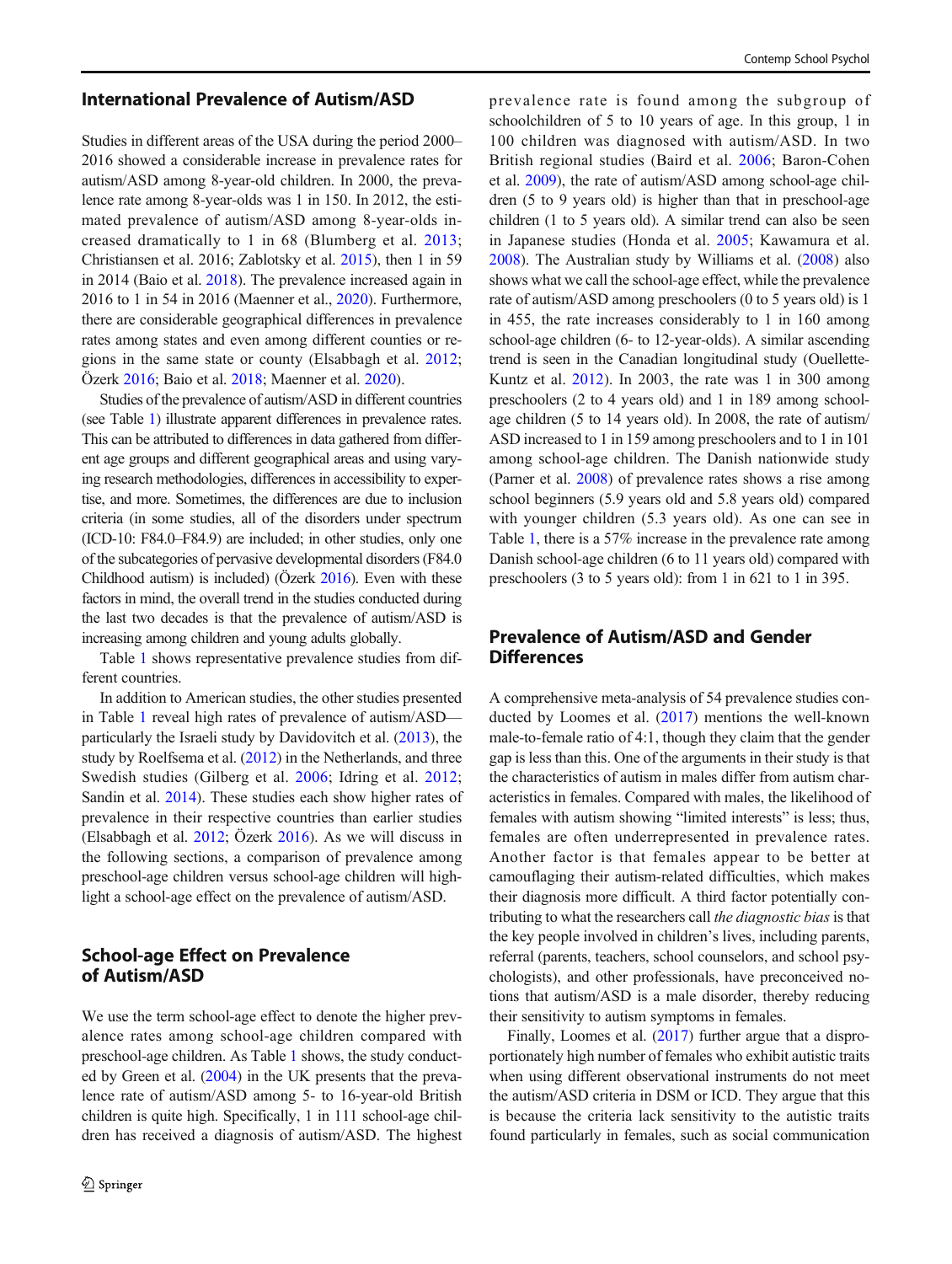#### <span id="page-4-0"></span>Table 1 International studies on prevalence of autism/ASD

| Research                                                                         | Country                       | Data source                                      | Geographic<br>level |                                            | Age group Year Prevalence<br>rate                                |
|----------------------------------------------------------------------------------|-------------------------------|--------------------------------------------------|---------------------|--------------------------------------------|------------------------------------------------------------------|
| Blumberg et al. (2013)<br>Christensen et al. (2018)<br>Zablotsky et al. $(2015)$ | <b>USA</b><br><b>USA</b>      | Estimates based on<br>11 representative<br>sites | Nationwide          | 8 years<br>old                             | 2012 1 in 68                                                     |
| Baio et al. (2018)                                                               | <b>USA</b>                    | Estimates based on<br>11 representative<br>sites | Nationwide          | 8 years<br>old                             | 2014 1 in 59                                                     |
| Maenner et al. $(2020)$                                                          | <b>USA</b>                    | Estimates based on<br>11 representative<br>sites | Nationwide          | 8 years<br>old                             | 2016 1 in 54                                                     |
| Cardinal and Fraumeni-McBride<br>(2017)                                          | CA, USA                       | Official registries                              | Statewide           | $3 - 22$                                   | 2014 1 in 69                                                     |
| Cardinal and Fraumeni-McBride<br>(2017)                                          | Orange, CA, USA               | Official registry                                | Countywide          | $3 - 22$                                   | 2014 1 in 50                                                     |
| Davidovitch et al. (2013)                                                        | Israel                        | Official registries                              | Countrywide         | $1 - 12$                                   | 2004 1 in 1533<br>2010 1 in 196                                  |
| Roelfsema et al. (2012)                                                          | Eindhoven,<br>The Netherlands | Official registry                                | Regional            | $4 - 14$                                   | 2012 1 in 44                                                     |
|                                                                                  | Haarlem, The Netherlands      | Official registry                                | Regional            | $4 - 14$                                   | 2012 1 in 199                                                    |
|                                                                                  | Utrecht, The Netherlands      | Official registry                                | Regional            | $4 - 14$                                   | 2012 1 in 175                                                    |
| Idring et al. $(2012)$                                                           | Sweden                        | Official Registry                                | Nationwide          | $0 - 17$                                   | 2012 1 in 87                                                     |
| Sandin et al. $(2014)$                                                           | Sweden                        | Official Registry                                | Nationwide          | $3 - 15$                                   | 2014 1 in 141                                                    |
| Gilberg et al. (2006)                                                            | Göteborg, Sweden              | Official Registry                                | Citywide            | $7 - 12$                                   | 2001 1 in 124                                                    |
| Green et al. (2004)                                                              | UK.                           | Official Registry                                | Nationwide          | $5 - 10$<br>$5 - 16$                       | 2004 1 in 100<br>2004 1 in 111                                   |
| Baird et al. (2006)                                                              | West Midland, UK              | Official Registry                                | Regional            | $1 - 5$                                    | 2006 1 in 409                                                    |
| Baron-Cohen et al. (2009)                                                        | Cambridgeshire, UK            | Official Registry                                | Regional            | $5 - 9$                                    | 2009 1 in 64                                                     |
| Honda et al. (2005)                                                              | Yokohama City, Japan          | Official Registry                                | Citywide            | 5                                          | 2005 1 in 266                                                    |
| Kawamura et al. (2008)                                                           | Toyota City, Japan            | Official Registry                                | Citywide            | $5 - 8$                                    | 2008 1 in 55                                                     |
| Williams et al. (2008)                                                           | Australia                     | Official Registry                                | Nationwide          | $0 - 5$<br>$6 - 12$<br>$13 - 16$           | 2005 1 in 455<br>2005 1 in 160<br>2005 1 in 278                  |
| Quellette-Kunts et al. (2012)                                                    | Three regions, Canada         | National Registry                                | Nationwide          | $2 - 4$<br>$5 - 14$<br>$2 - 4$<br>$5 - 14$ | 2003 1 in 300<br>2003 1 in 189<br>2008 1 in 159<br>2008 1 in 101 |
| Parner et al. (2008)                                                             | Denmark                       | National Registry                                | Nationwide          | 5.9<br>5.8<br>5.3                          | 2008 1 in 122<br>2008 1 in 135<br>2008 1 in 162                  |
| Lai et al. (2012)                                                                | Taiwan                        | Official Registry                                | Nationwide          | $3 - 5$<br>$6 - 11$                        | 2010 1 in 621<br>2010 1 in 395                                   |

difficulties, sensory-related difficulties, and difficulties with flexibility. Nevertheless, Loomes et al. [\(2017\)](#page-11-0) point to several studies where the "gender gap" becomes narrower and claim that "Of children meeting criteria for ASD, the true male-tofemale ratio is not 4:1, as is often assumed; rather, it is closer to 3:1" (p. 446).

#### Purpose of the Study

During the 1980s and 1990s, 1 in 1000 children received a diagnosis of autism/ASD in Norway (Gundersen and Hem [2005\)](#page-11-0). Another nationwide prevalence study among birth to 10-year-old Norwegian children showed that 1 in 166 had a diagnosis of autism/ASD in 2010 (Stoltenberg et al. [2010\)](#page-11-0) and 1 in 125 children, age 11, were diagnosed with autism/ASD not long after (Surén et al. [2012](#page-11-0)). However, none of these earlier Norwegian studies highlighted the prevalence rates separately among preschoolers compared with all school-age children.

The purpose of the present study is to provide new data on the prevalence of autism/ASD among preschool and schoolage children in Norway in 2014 and 2016 and to discuss the educational consequences of the increasing prevalence rates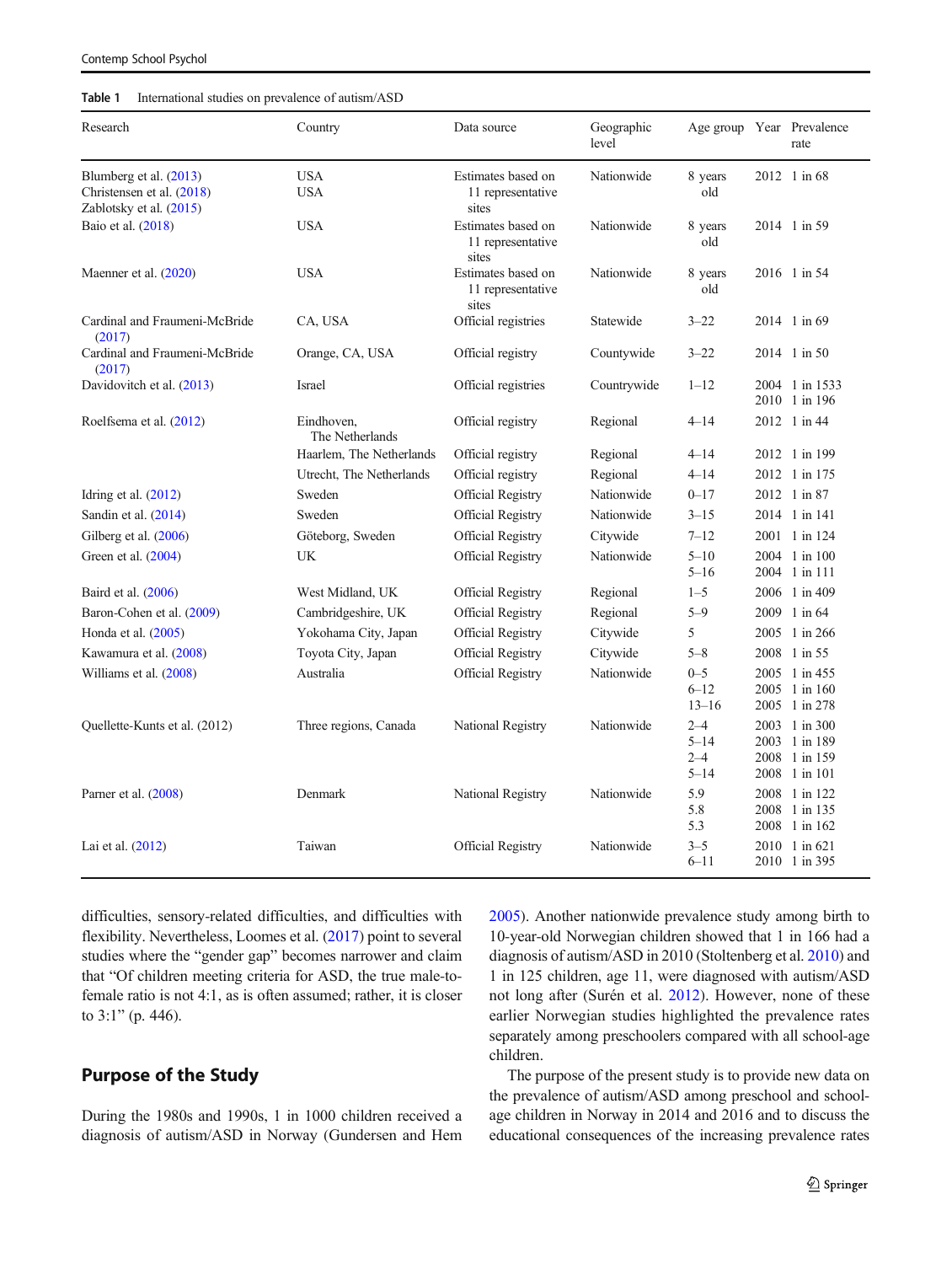of autism/ASD in the country. Our data include the total number of children at ages 1–16 who had received the diagnosis of autism/ASD in 2014 and 2016.

#### Method and Data Sources

The present study covers the prevalence of autism/ASD throughout Norway, among 1- to 16-year-old children and subgroups of 1- to 5-year-old and 6- to-16-year-old children who had a diagnosis of autism/ASD in 2014 and 2016. More specifically, our data includes those who were diagnosed with childhood autism (ICD-10's F84.0) and Asperger syndrome (ICD-10's F84.5) in 2014 and 2016. We purposefully did not include other subcategories of pervasive developmental disorders such as atypical autism, Rett's syndrome, other childhood disintegrative disorders, and other pervasive developmental disorders. This was done to ensure that the data focused on those with clear diagnoses of autism and Asperger syndrome rather than related disorders.

Norway's universal health care services are provided free of charge, and the country has a well-developed Norwegian Patient Registry (NPR). This paper draws on the data provided by the NPR (NPR, Data Document Dated 15.06.17, Nr. 17/ 2362-9), Norwegian Statistics [\(2014,](#page-11-0) [2016](#page-11-0)), and several local educational-psychological services. Children in Norway who are suspected of having autism/ASD are referred by family physicians (medical doctors) or educational-psychological services to child pediatric and specialist services. The children then undergo a thorough assessment by a multidisciplinary team and are assigned a final diagnosis by a child psychiatrist based on the International Classification of Diseases (ICD-10).

Both the use of ICD-10 for diagnoses and registration with the Norwegian National Patient Registry (NPR) at the Royal Department of Health are mandatory in Norway. The NPR contains nationwide data about diagnoses assigned by Norwegian specialist health services located in public hospitals and outpatient clinics. In addition to these public institutions, some private practicing pediatricians and child psychiatrists have agreements with the government and receive public funding to provide health care services and receive reimbursement. Both public and private health care service providers are obliged to report every case with their 11-digit personal identification number to the Norwegian Patient Registry. Therefore, the likelihood of having missing data is extremely low, even in a country with a total population of about 5.3 million (Norwegian Statistics 2016).

The raw data for this study were drawn from the NPR and included children up to 16 years of age who were registered as having a diagnosis of autism/ASD in 2014 and 2016 based on ICD-10's F84.0 Childhood autism and F84.5 Asperger syndrome criteria, as well as the child's age, gender, and county of residence. There are 19 counties in Norway. In each county, there are several different municipalities.

#### Systematizing the Raw Data and Data Analysis

As a rule, the NPR did not provide the number of children with autism/ASD in any age group in an administrative area (i.e., county or municipality) if the number of children was fewer than 5 but higher than 0. In contrast, if no children were diagnosed with autism/ASD in any age group in a county or municipality in a given year, the row data from the NPR is noted as 0. And if the number of children with a diagnosis of autism/ASD in a county or municipality in an age group in a given year is 5, the row data notes this number. This means that if the number of children in an age group who received a diagnosis of autism/ASD in that county or municipality is 1, 2, 3, or 4, the row data does not note any of these numbers as a means to preserve anonymity. For 2014 and 2016, there was no missing data.

In the NPR row data, the age groups are 0–5 and 6– 16 years. When we calculated the total number of children in the first group, we excluded those who were younger than 1 year of age in the total population because no child receives a diagnosis of autism/ASD at so young an age.

We calculated the prevalence rates of autism/ASD by dividing the total number of children in each age group with the number of children with autism/ASD in that age group. We obtained the total number of children in each of the two age groups (1 to 5 years old group, called preschool-age children, and 6 to 16 years old group, called school-age children) from the Norwegian Statistics Norway ([2014](#page-11-0), [2015,](#page-11-0) [2016](#page-11-0), [2017](#page-11-0)) for the respective year. Our aim in asking about row data for children 6 to 16 years of age was to determine the number of children who had a diagnosis of autism/ASD at what in Norway is referred to as basic school age.

Basic school is compulsory in Norway; it starts at the age of 6 and lasts 10 years. To ensure that the category "6–16" includes the exact number of children at the 10-year basic school, we used the education statistics from Norwegian Statistics Norway [\(2013,](#page-11-0) [2014,](#page-11-0) [2015](#page-11-0), [2016](#page-11-0), [2017](#page-11-0)) for children who were  $6-15$  years of age. We then compared these statistics with the total number of children in the municipalities in each of the 19 counties in the country. This was necessary because children who were registered as 15 years old at the beginning of 10th grade, the last grade in basic school, become 16 years old at the end of that academic year. By operating in this manner, we had, with almost 100% certainty, the exact number of school-age children for 2014 and 2016 as the official educational statistics showed for those years. The data were systematized, coded in, and analyzed using IBM SPSS, Version 24.0 for Windows, and Excel 2016.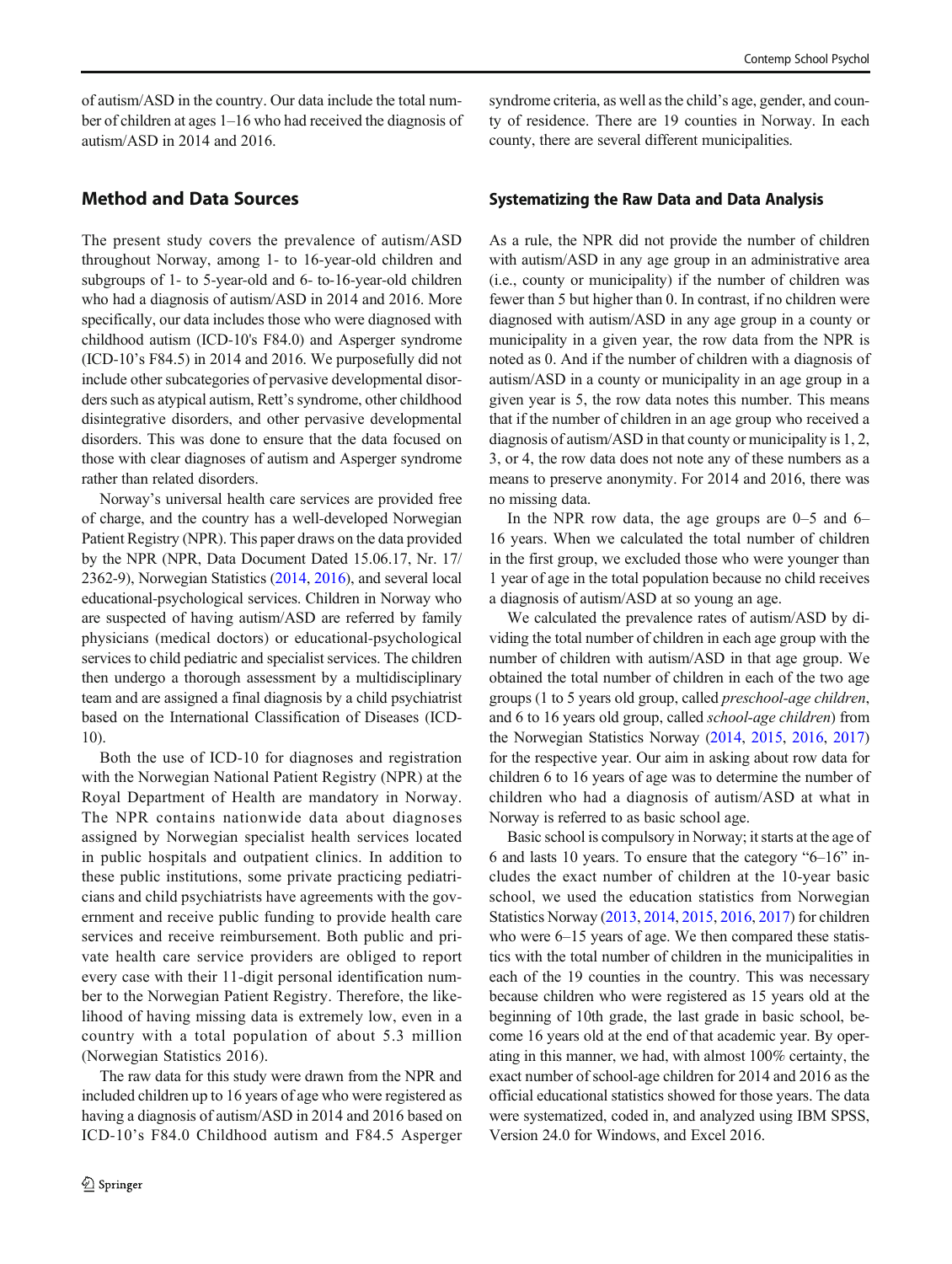#### Results

Table 2 presents the overall results for the nationwide prevalence of autism/ASD among 1- to 16-year-old children in Norway. The table shows that 2748 children between 1 and 16 years old in 2014 and 3157 children in the same age group in 2016 had autism/ASD (ICD-10's F84.0 Childhood autism and F84.5 Asperger syndrome). As seen in the table, the prevalence rate of autism/ASD among 1- to 16-year-olds nationwide was 1 in 340 in 2014, and 1 in 297 in 2016. This indicates a 14.9% increase in the prevalence rates from 2014 to 2016. Similar to the international trend, more males than females received a diagnosis of autism/ASD. Specifically, 1 in 220 males in 2014 and 1 in 192 males in 2016 had autism/ ASD. This is a 14.8% increase for males from 2014 to 2016.

The increase in the prevalence rates for females is 15.2% for the same period. In 2014, 1 in 797 females had autism/ ASD, while, in 2016, this rate rose to 1 to 695. The gender ratio (male to female) was 3.80:1 in 2014 and 3.79:1 in 2016. This means that the male-to-female ratio was almost unchanged from 2014 to 2016 for the 1- to 16-year-old group as a whole. These results show that the gender gap remains the same among 1- to 16-year-old children with autism/ASD in Norway. Compared with the international 4:1 male-to-female ratio, however, the gender gap is slightly narrower for 1- to 16-year-olds in Norway.

#### Prevalence of Autism/ASD Among Preschool-age Compared with School-age Children

Table [3](#page-7-0) also illustrates the prevalence of autism/ASD among males and females at preschool-age (1 to 5 years old) and school-age (6 to 16 years old) children in 2016 compared with

that in 2014. The results indicate that 377 of 1- to 5-year-old Norwegian children, out of 316,409 children in this age group, had autism/ASD in 2014. The prevalence rate is 1 in 839 children at 1–5 years of age in 2014. In 2016, 551 children out of 310,725 at 1–5 years of age had autism/ASD. The prevalence rate was, therefore, 1 in 564 in 2016. These figures show that the prevalence rate of autism/ASD among preschool-age children from 2014 to 2016 increased by 48.7%—a notable increase.

In 2014, 2371 school-age children (6–16-year-olds), out of 618,117 in this age group, had autism/ASD, whereas, in 2016, out of 628,122 school-age children, 2606 had autism/ASD. The prevalence rate for autism/ASD among school-age children was 1 in 261 in 2014 and 1 in 241 in 2016. This shows that the prevalence rate of autism/ASF among school-age children increased by 8.3 from 2014 to 2016 (Table [4](#page-7-0)).

#### Gender and Prevalence of Autism/ASD

Table [4](#page-7-0) shows the prevalence of autism/ASD and the increase in the prevalence rates during a 2-year period among different age groups and genders. For the nationwide 1- to 16-year-old population, as noted earlier, the rates increased 14.5% from 2014 to 2016. For males, it was 14.6%; for females, 14.7%.

The results also show that 1 in 839 Norwegian preschool children within the ages of 1–5 years old had autism/ASD in 2014. In 2016, the rates for autism/ASD among preschoolers were 1 in 564. The prevalence rate for autism/ASD among preschool-age children from 2014 to 2016 increased by 48.7%. In 2014, the prevalence rate of autism/ASD among school-age children was 1 in 261, and in 2016, 1 in 241. This indicates an 8.3% increase in the prevalence rate of autism/ASD among school-age children from 2014 to 2016.

Table 2 Prevalence of autism/ ASD among 1- to 16-year-old males and females

|                                                               | 2014             |       | 2016     |       |
|---------------------------------------------------------------|------------------|-------|----------|-------|
| Statistic                                                     | $\boldsymbol{N}$ | %     | N        | $\%$  |
| Total population (1- to 16-year-olds)                         | 934,526          | 100.0 | 938,847  | 100.0 |
| Males                                                         | 478,612          | 51.2  | 480,773  | 51.2  |
| Females                                                       | 455,914          | 48.8  | 458,074  | 48.8  |
| Autism/ASD population (1- to 16-year-olds)                    | 2748             | 100.0 | 3157     | 100.0 |
| Males                                                         | 2176             | 79.18 | 2498     | 79.13 |
| Females                                                       | 572              | 20.82 | 659      | 20.87 |
| Rates of autism/ASD (1- to 16-year-olds)                      | 1 in 320         |       | 1 in 297 |       |
| Males                                                         | 1 in 220         |       | 1 in 192 |       |
| Females                                                       | 1 in 797         |       | 1 in 695 |       |
| Increase in rates $(1 - t_0 16$ -year-olds) from 2014 to 2016 | 14.9%            |       |          |       |
| Males                                                         | 14.8%            |       |          |       |
| Females                                                       | 15.2%            |       |          |       |
| Gender ratio (males: females)                                 | 3.80:1           |       | 3.79:1   |       |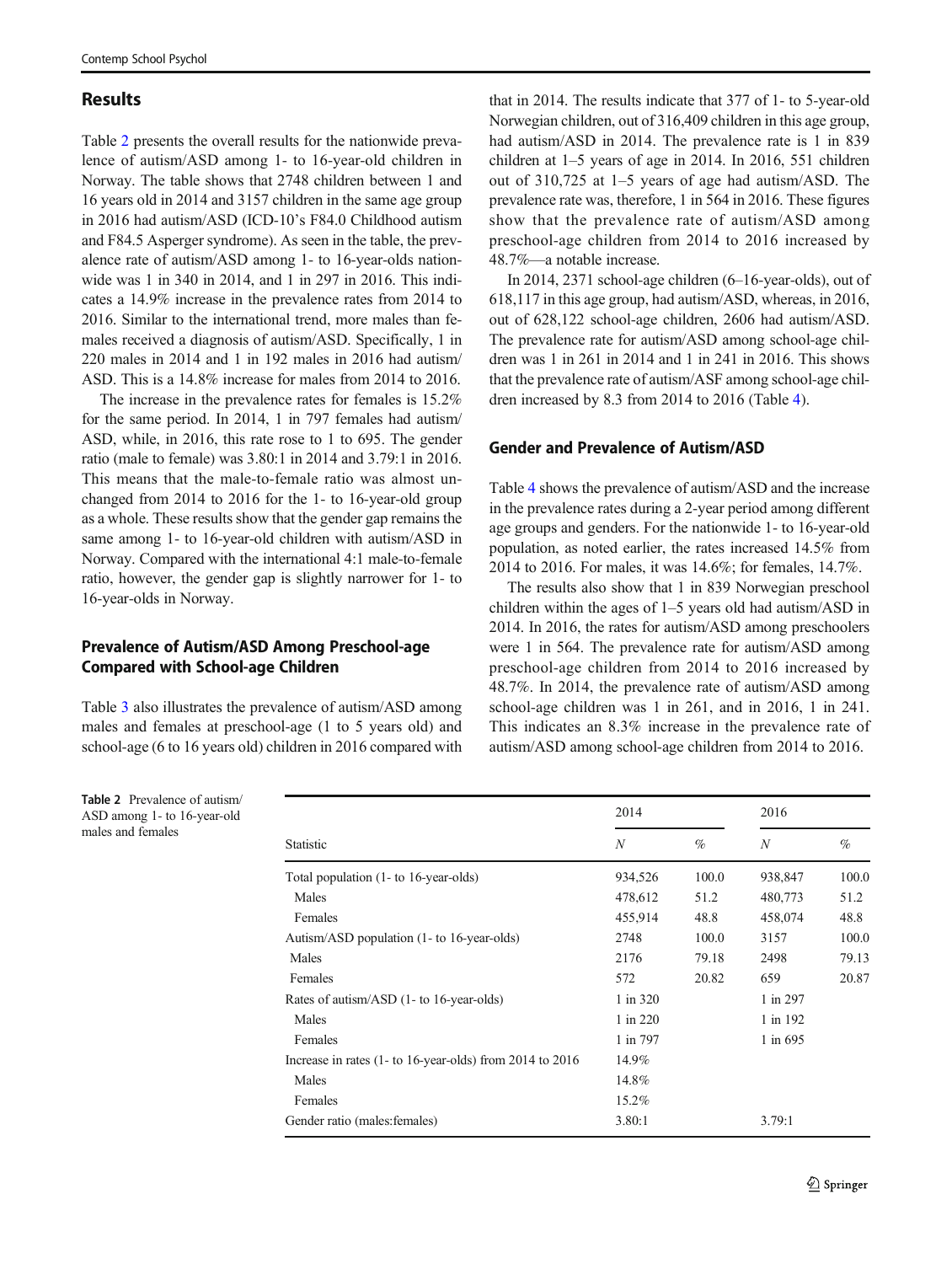<span id="page-7-0"></span>

| <b>Table 3</b> Prevalence of autism/ |
|--------------------------------------|
| ASD among males and females in       |
| preschool age and school age         |

|                                              | 2014             |       | 2016             |       |
|----------------------------------------------|------------------|-------|------------------|-------|
| Statistic                                    | $\boldsymbol{N}$ | $\%$  | $\boldsymbol{N}$ | $\%$  |
| Total population (1- to 5-year-olds)         | 316,409          | 100.0 | 310,725          | 100.0 |
| Males                                        | 162,546          | 51.4  | 159,334          | 51.3  |
| Females                                      | 153,863          | 48.6  | 151,391          | 48.7  |
| Autism/ASD population (1- to 5-year-olds)    | 377              | 100.0 | 551              | 100.0 |
| Males                                        | 311              | 82.5  | 456              | 82.7  |
| Females                                      | 66               | 17.5  | 95               | 17.3  |
| Rates of autism/ASD (all 1- to 5-year-olds)  | 1 in 839         |       | 1 in 564         |       |
| Total population (6- to 16-year-olds)        | 618,117          | 100.0 | 628,122          | 100   |
| Males                                        | 316,066          | 51.1  | 321,439          | 51.2  |
| Females                                      | 302,051          | 48.9  | 306,683          | 48.8  |
| Autism/ASD population (6- to 16-year-olds)   | 2371             | 100.0 | 2606             | 100.0 |
| Males                                        | 1865             | 78.65 | 2042             | 64.68 |
| Females                                      | 506              | 21.35 | 564              | 35.32 |
| Rates of autism/ASD (all 6- to 16-year-olds) | 1 in 261         |       | 1 in 241         |       |

Preschool age includes 1- to 5-year-old children; school age includes 6- to 16-year-old children. These children were registered as 15 years old at the beginning of their last academic year (fall semester) in basic school (Norwegian Statistics, 2016)

As seen in Table 4, there is a gender difference in the prevalence rates for autism/ASD among preschool-age and school-age children. Among preschool-age males, 1 in 523 had autism/ASD in 2014 and, in 2016, 1 in 349, indicating a 49.8% increase. In contrast, 1 in 2331 preschool-age females had autism/ASD in 2014. In 2016, the prevalence rate was 1 in 1594, indicating an increase of 46.2%. The results also show that the maleto-female ratio for autism/ASD at preschool age was 4.46:1 in 2014 and 4.57:1 in 2016. More preschool-age males and more preschool-age females had autism/ASD in 2016 compared with 2014. Furthermore, when we look at the gender gap more closely, we see that among preschool children, it is slightly widening.

Among school-age (6 to 16 years old) males, 1 in 169 had autism/ASD in 2014. In 2016, the prevalence rate became 1 in 157, indicating a 7.6% increase for males. For school-age (6 to 16 years old) females, the prevalence rate of autism/ASD is 1 in 597 for 2014, and 1 in 544 for 2016, showing a 9.7% increase in prevalence. The male-to-female ratio is 3.53:1 for 2014 and 3.46:1 for 2016. Interestingly, we see an opposite tendency here compared with preschool-age children, with the gender gap narrowing for school-age children.

#### School-age Effect for Prevalence of Autism/ASD

As noted, the results that show an increase in the prevalence rates of autism/ASD among all of the age groups and genders

Table 4 Increase in the prevalence rates of autism/ASD for the two age groups (2014 to 2016)

| <b>Statistic</b>                                 | 2014       | 2016       | Increase $(\% )$ |
|--------------------------------------------------|------------|------------|------------------|
| Rates of autism/ASD (1- to 16-year-olds)         | 1 in 340   | 1 in 297   | 14.5             |
| Males                                            | 1 in 220   | 1 in 192   | 14.6             |
| Females                                          | 1 in 797   | $1$ in 695 | 14.7             |
| Rates of ASD (all 1- to 5-year-olds)             | 1 in 839   | 1 in 564   | 48.7             |
| Males                                            | $1$ in 523 | 1 in 349   | 49.8             |
| Females                                          | 1 in 2331  | 1 in 1594  | 46.2             |
| Gender ratio (males: females, 1- to 5-year-old)  | 4.46:1     | 4.57:1     |                  |
| Rates of ASD (all 6- to 16-year-olds)            | 1 in 261   | 1 in 241   | 8.3              |
| Males                                            | 1 in 169   | 1 in 157   | 7.6              |
| Females                                          | 1 in 597   | 1 in 544   | 9.7              |
| Gender ratio (males: females, 6- to 16-year-old) | 3.53:1     | 3.46:1     |                  |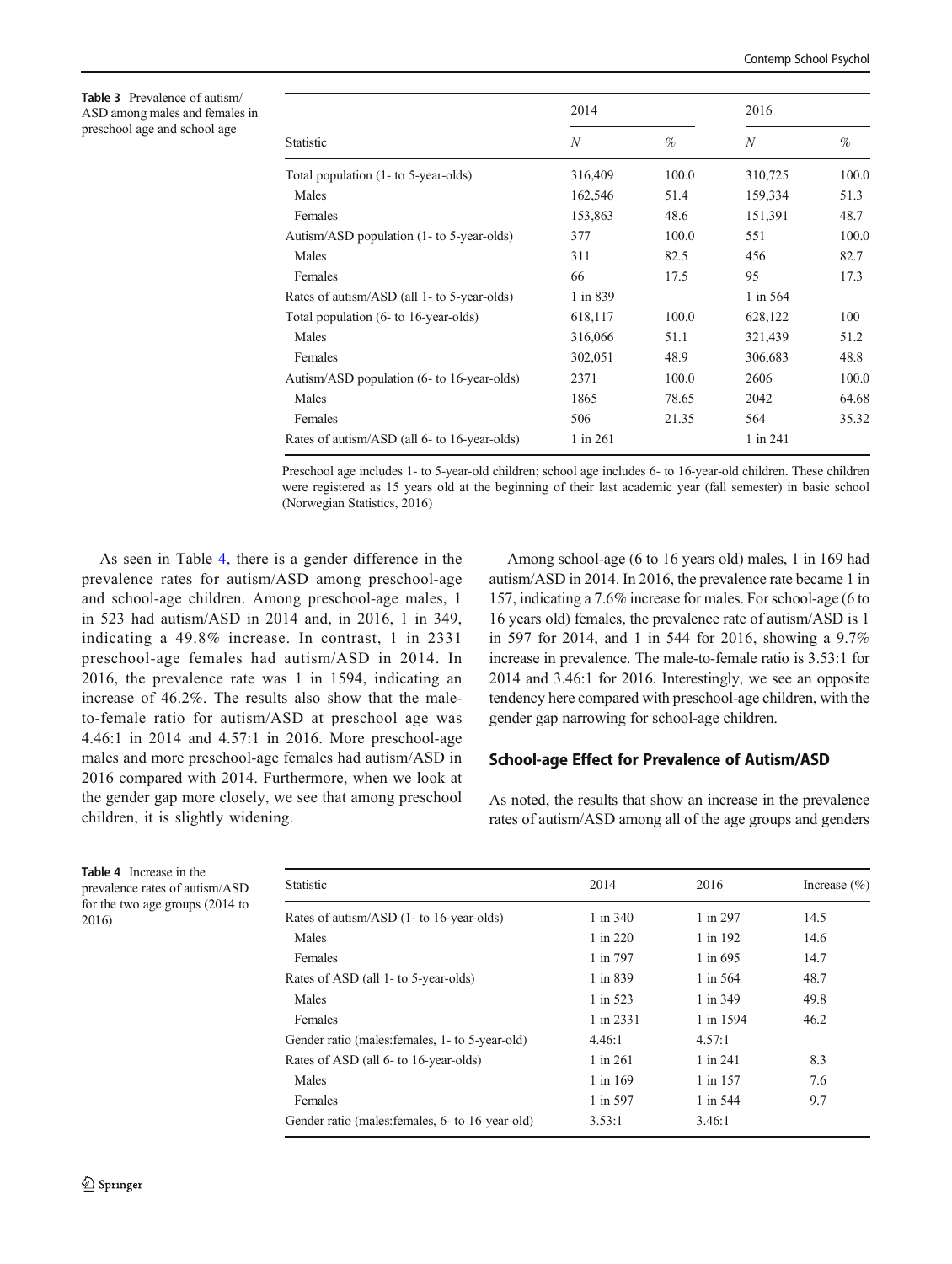from 2014 to 2016 are not based on prevalence estimates but the actual number of officially registered children with autism/ ASD in 2014 and 2016. Table 5 compares the results between the prevalence rates of autism/ASD among school-age (6 to 16 years old) children and preschool-age (1 to 5 years old) children. These results show what we can call a school-age effect in terms of the increase in prevalence rates.

The results show that there is a likelihood that, for every preschool-age child with autism/ASD, 3.21 school-age children had a diagnosis of autism/ASD in 2014. This is equivalent to a 221% rise in prevalence rates of autism/ASD diagnoses among school-age children compared with preschoolage children in 2014. Concerning gender differences, we see that for every male of preschool age, 3.09 males of school age were diagnosed with autism/ASD in 2014. This indicates a 209% increase. For females, the increase is even more significant. For every female with a diagnosis of autism/ASD at preschool age, 3.90 females of school age were diagnosed with autism/ASD in 2014. This means that the prevalence rates for the school-age females were 290% greater than the prevalence rates for the preschool-age females in 2014.

Two years later, in 2016, the trend can be seen as similar: The likelihood of receiving a diagnosis of autism/ASD at school age compared with preschool age is higher. For every preschool-age child with autism/ASD in 2016, 2.34 schoolage children had autism/ASD. This means that 134% more school-age children had autism/ASD compared with preschool-age children. When gender differences are considered, again, we see a school-age effect. For every male of preschool age with autism/ASD, 2.22 males of school age had autism/ASD. This means that 122% more males at school age had autism/ASD compared with the males of preschool age. In contrast, for every female of preschool age with autism/ASD, there were 2.93 females of school-age autism/ ASD, indicating 193% higher rates for school-age females compared with preschool-age females in 2016.

Table 5 School-age effect for the prevalence rates of autism/ASD in 2014 and 2016

| Statistic                                                    | Ratio  | Increase $(\% )$ |
|--------------------------------------------------------------|--------|------------------|
| 1- to 5-year-olds in 2014 to 6-<br>to 16-year-olds in $2014$ |        |                  |
| All                                                          | 1:3.21 | 221              |
| Males                                                        | 1:3.09 | 209              |
| Females                                                      | 1:3.90 | 290              |
| 1- to 5-year-olds in 2016 to 6-<br>to 16-year-olds in $2016$ |        |                  |
| All                                                          | 1:2.34 | 134              |
| Males                                                        | 1:2.22 | 122              |
| Females                                                      | 1:2.93 | 193              |

These results reveal an apparent school-age effect in terms of the increase in prevalence rates of autism/ASD. A higher rate of school-age children had autism/ASD. While more males overall had autism/ASD—both in general and at school age in particular—from 2014 to 2016, an increasing number of females have been receiving a diagnosis of autism/ASD. This makes the school-age effect more visible among females compared with males. This trend also means that the gender gap in prevalence among school-age children is narrowing.

The school-age effect and narrowing gender gap among school-age children with autism/ASD from 2014 to 2016 can be seen even more clearly in Table 6. The table provides a comparison of the prevalence rates of autism/ASD for males and females at preschool age in 2014 with the prevalence rates of autism/ASD among males and females at school age in 2016.

The table shows that the likelihood of being a school-age child with autism/ASD in 2016 is 3.48 times higher than that of children of preschool age in 2014. Furthermore, for every preschool-age male in 2014, 3.33 times more school-age males in 2016 had autism/ASD. For every preschool-age female in 2014, 4.28 times more school-age females in 2016 had autism/ASD. Most startling, however, is that the prevalence rate of autism/ASD among school-age children in 2016 is 248% greater than the prevalence rate among preschool-age children in 2014. Specifically, 233% more males and 328% more females of school age had autism/ASD in 2016 compared with the males and females of preschool age in 2014.

These increases illuminate a school-age effect on the prevalence of autism/ASD. As noted, more males and females had autism/ASD in 2016 compared with 2014, and, as seen in Table 5, the gender difference among preschool-age children did not narrow from 2014 to 2016. The increase for preschoolage males with autism/ASD is 49.8% from 2014 to 2016, while it is 46.2% for the preschool-age females. Nevertheless, the gender gap narrowed among school-age children with autism from 2014 to 2016. For every schoolage male with autism/ASD in 2014, there were 1.08 schoolage males with the same diagnosis in 2016, for an increase of 7.6%. In contrast, for every school-age female in 2014, 1.10 females in 2016 had /ASD. This shows an increase of 9.7% among school-age females compared with 7.6% among

Table 6 School-age effect for the prevalence of autism/ASD and the gender gap in 2014 and 2016

| Statistic                                                    | Ratio            | Increase $(\% )$ |
|--------------------------------------------------------------|------------------|------------------|
| 1- to 5-year-olds in 2014 to 6-<br>to 16-year-olds in $2016$ |                  |                  |
| All<br>Males                                                 | 1:3.48<br>1:3.33 | 248<br>233       |
| Females                                                      | 1:4.28           | 328              |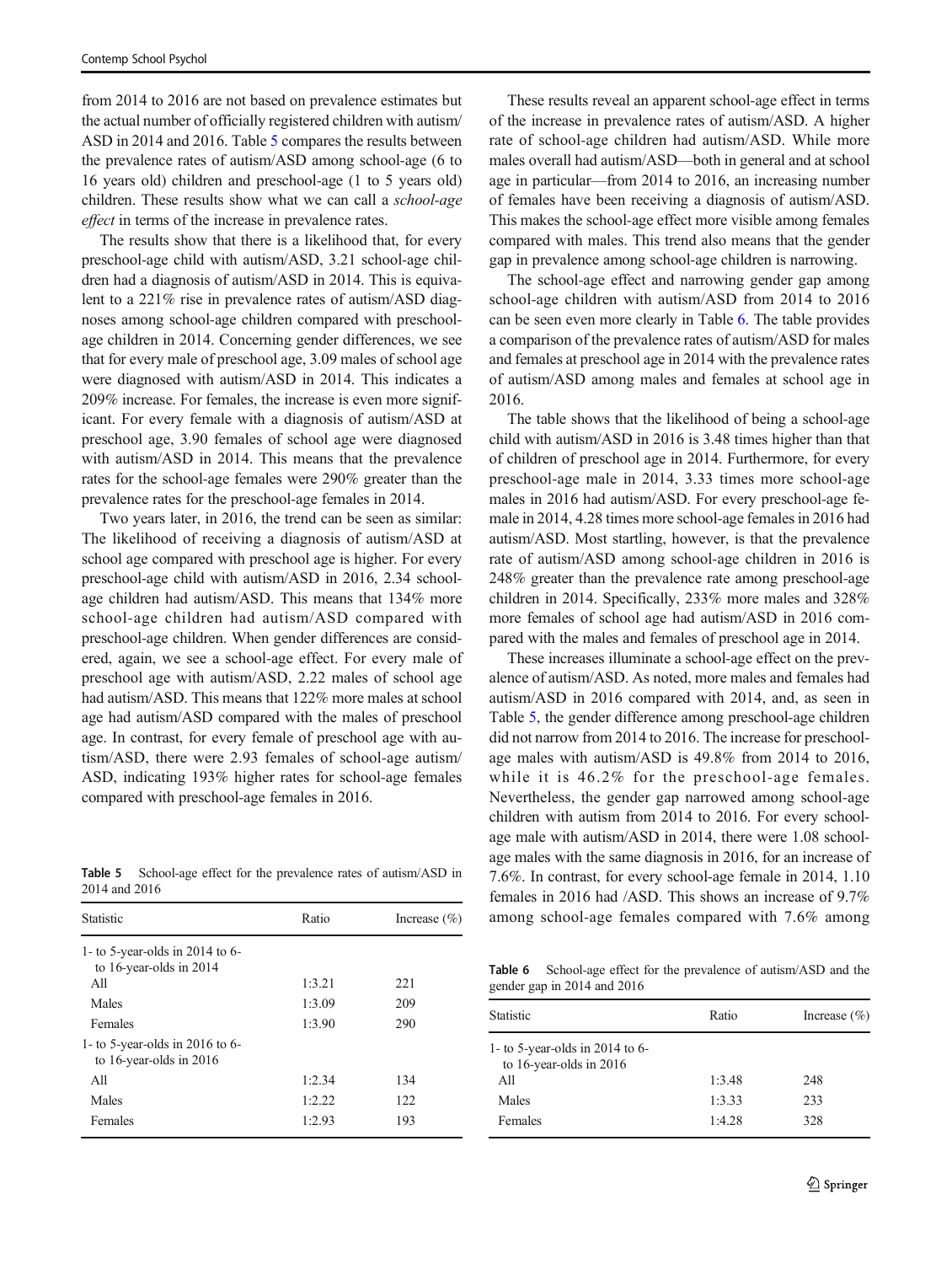school-age males, indicating a narrowing gender gap in this age group.

Overall, there was an increase in prevalence rates in terms of both age groups and genders. Figure 1 illustrates the increase in the prevalence rates from 2014 to 2016.

#### **Discussion**

Diagnoses of autism/ASD are based on ICD-10 in Norway. Also, all incidences of autism/ASD are registered in the Norwegian Patient Registry noting gender and an 11-digit ID number. The current data on the prevalence of autism/ ASD in Norway includes 1- to 16-year-old children in 2014 and 2016. The overall results suggest that there is a higher risk of receiving a diagnosis of autism/ASD at school age than at preschool age. There may be several interrelated factors that account for this finding. Here, it is also important to mention that 92% of 1- to 5-year-old preschool-age children in Norway are enrolled in kindergartens (Statistics Norway [2017](#page-11-0)). Whether a kindergarten is public or private, it is statesubsidized in the country. All 1- to 5-year-old preschoolers are under the responsibility of educational-psychological services and public health care services, and they go through several compulsory health controls free of charge. Thus, a referral to a specialist/pediatrician is not an economic burden for any family. A typical Norwegian kindergarten for 1- to 5 year-old preschoolers is predominantly play-oriented. It is worth noting the extended time for free play at the kindergartens because the symptoms and consequences of autism/ASD at this age may be easier to tolerate during play.

Furthermore, for children of this age, adults tend to take a more "wait and see" attitude compared to their views of school-age children. It is certainly possible as well that since the onset and diagnosis of autism/ASD are skewed toward the

middle or even higher age range of preschool children (from among those ages 1–5), the school-age effect could be partially due to some children within the preschool group simply being unlikely candidates for such a diagnosis given their young age. As mentioned, the data used in this study from the Norwegian Patient Registry does not differentiate preschool data by individual age, only delineating the entire 1 to 5-year-old range, thus not permitting an accessible analysis of the specific impact that this data format may have on our school-age effect findings.

School settings may also impact the school-age effect. Being of school-age means that children participate in more structured as well as more demanding social and academic activities, with social communication, group work, teamwork, and collaboration playing essential roles in school life. There is less tolerance for unstructured and individualistic initiatives or free play in the school-age settings. School rules include sitting behind a desk, listening to the teacher, compliance with the classroom rules, turn-taking, collective projects, class activities, and group and teamwork activities, with a sharper academic focus and cognitively demanding school language and textbooks. Also, it may be easier for a teacher at this level to compare students who are sitting in a classroom together. Thus, we can speculate that the school-age effect of increasing prevalence rates may be due to the factors embedded in the school setting itself. This array of school-related factors may lead to a higher degree of detection, referral, and diagnosis and, therefore, a significant increase in prevalence rates of autism/ASD among school-age children compared with preschool-age children.

One limitation of this study is that the data did not allow for separation of "school beginners" (6- to 7-year-olds) for comparison with the rest of the school-age children to determine whether school age, in general, or school-beginning age, in particular, accounts for the increase in prevalence rates of autism/ASD among 6- to 16-year-old children. Further



Fig. 1 Increase in prevalence rates of autism/ASD among boys and girls in 2014 and 2016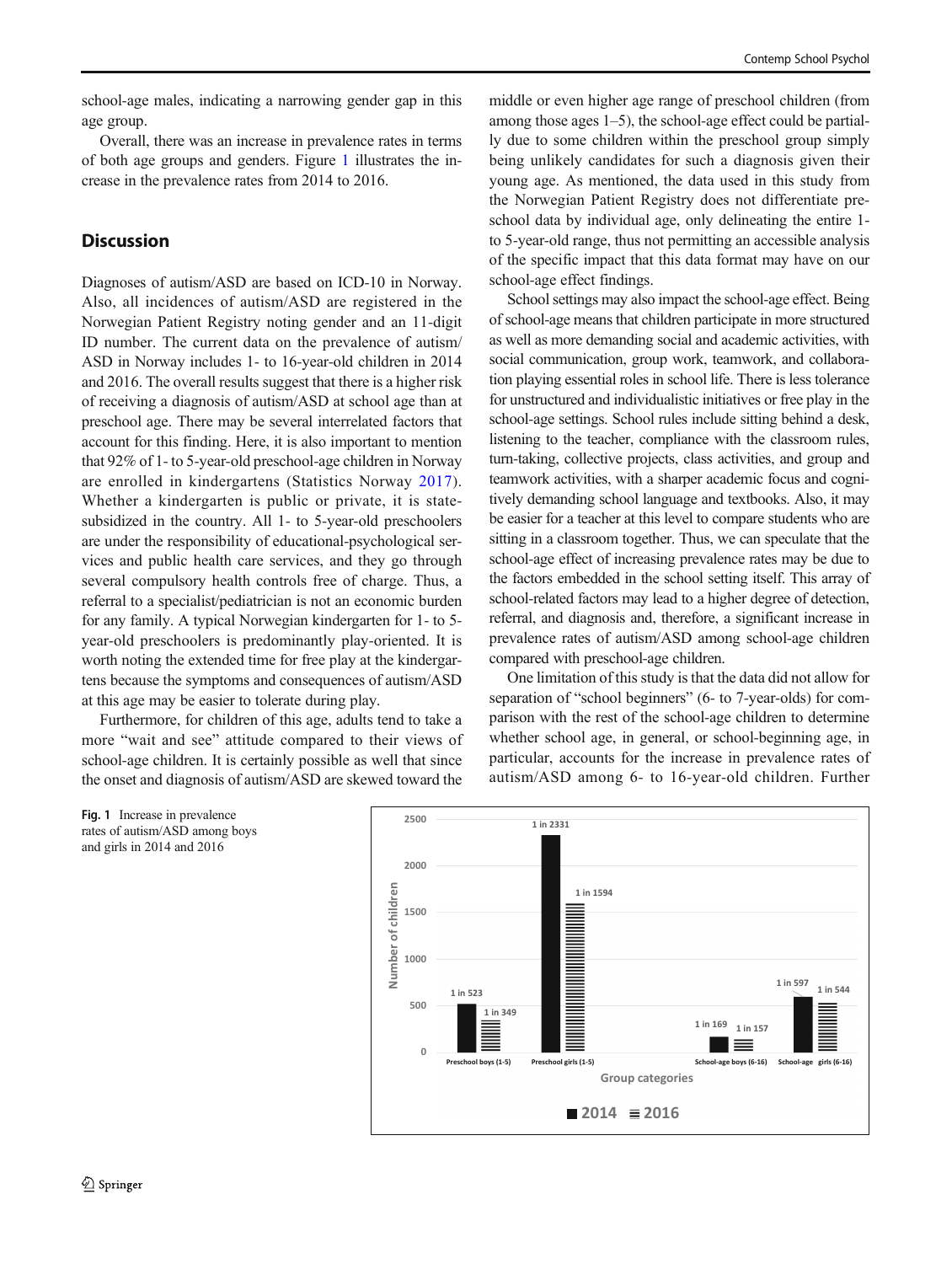<span id="page-10-0"></span>research is needed for a more detailed study of subgroups among school-age children. More research is also needed with regard to gender-related issues in the assessment of females. Nevertheless, the findings of this study of the prevalence of autism/ASD among preschool (1 to 5 years old) and schoolage (6–16 years old) Norwegian children are informative for international researchers and essential for policymakers in the health, social, and educational sectors. Planning for appropriate services for treatment, training, and teaching that will serve an increased number of children with autism/ASD at school age is essential. Reliable prevalence rates for children at different age groups can make this type of planning easier, ensuring proper accommodations for and provision of equitable services for children with autism/ASD.

There is a substantial amount of research (Odom et al. 2013; Klintwall and Eikeseth [2014](#page-11-0); Koegel et al. [2014;](#page-11-0) Wong et al., [2015](#page-11-0), 2015; Steinbrenner et al. [2020\)](#page-11-0) detailing 28 evidencebased practices in the autism field (e.g., Discrete Trial Teaching, Pivotal Response Training, Video Modeling, Cognitive Behavioral Intervention, PECS and Social Narratives). Implementing evidence-based practices can make a difference in the life of children with autism/ASD. Thus, the findings of this study also show the clear need for national initiatives in Norway focused on improving ASD-related competence among teachers, preschool teachers, special education teachers, educational psychologists, counselors, speech pathologists, and school leaders. For this purpose, we suggest designing credential programs or specially designed certification courses at universities, focusing on evidence-based practices and recent research findings in the field of ASD for these professionals who work directly with children with autism/ASD.

Such improvements in capacity-building in Norway's kindergartens and schools are of the utmost importance for enhancing the quality of children's treatment, as well as training, teaching, and learning conditions.

Funding Information Open Access funding provided by University of Oslo (incl Oslo University Hospital). This research was funded by Research Support Grant 21-02-2018, Department of Education, University of Oslo.

#### Compliance with Ethical Standards

Conflict of Interest The authors declare that they have no conflict of interest.

Human and Animal Rights and Informed Consent This article does not contain any studies with human participants or animals performed by any of the authors.

Open Access This article is licensed under a Creative Commons Attribution 4.0 International License, which permits use, sharing, adaptation, distribution and reproduction in any medium or format, as long as you give appropriate credit to the original author(s) and the source, provide a link to the Creative Commons licence, and indicate if changes were made. The images or other third party material in this article are included in the article's Creative Commons licence, unless indicated otherwise in a credit line to the material. If material is not included in the article's Creative Commons licence and your intended use is not permitted by statutory regulation or exceeds the permitted use, you will need to obtain permission directly from the copyright holder. To view a copy of this licence, visit <http://creativecommons.org/licenses/by/4.0/>.

#### References

- Baird, G., Simonoff, E., Pickles, A., Chandler, S., Loucas, T., Meldrum, D., & Charman, T. (2006). Prevalence of disorders of the autism spectrum in a population cohort of children in South Thames: the Special Needs And Autism Project (SNAP). Lancet, 368, 210–215.
- Baron-Cohen, S., Scott, F. J., Allison, C., Williams, J., Bolton, P., Matthews, F. E., & Brayne, C. (2009). Prevalence of autism-spectrum conditions: UK school-based population study. The British Journal of Psychiatry, 194, 500–509. [https://doi.org/10.1192/bjp.bp.108.059345.](https://doi.org/10.1192/bjp.bp.108.059345)
- Blumberg, S. J., Bramlett, M. D., Kogan, M.D., Schieve, L.A., Jones, J. R., & Lu, M. C. (2013). Changes in prevalence of parent-reported autism spectrum disorder in school-aged U.S. children: 2007 to 2011–2012 (National Health Statistics Reports No. 65). Hyattsville, MD: National Center for Health Statistics.
- Cardinal, D., & Fraumeni-McBride, J. (2017). Increase in rate of autism likely a factor of definition. Report presented at the Inaugural Disability Summit. Orange, CA: Chapman University, Thompson Policy Institute.
- Baio, J., Wiggins, L., Christensen, D. L., Maenner, M. J., Daniels, J., Warren, Z., Kurzius-Spencer, M., Zahorodny, W., Robinson Rosenberg, C., White, T., Durkin, M. S., Imm, P., Nikolaou, L., Yeargin-Allsopp, M., Lee, L. C., Harrington, R., Lopez, M., Fitzgerald, R. T., Hewitt, A., Pettygrove, S., … Dowling, N. F. (2018). Prevalence of autism spectrum disorder among children aged 8 years - autism and developmental disabilities monitoring network, 11 sites, United States, 2014. Morbidity and mortality weekly report. Surveillance summaries (Washington, D.C.: 2002), 67(6), 1–23. <https://doi.org/10.15585/mmwr.ss6706a1>.
- Christensen, D. L., Braun, K., Baio, J., Bilder, D., Charles, J., Constantino, J. N., Daniels, J., Durkin, M. S., Fitzgerald, R. T., Kurzius-Spencer, M., Lee, L. C., Pettygrove, S., Robinson, C., Schulz, E., Wells, C., Wingate, M. S., Zahorodny, W., & Yeargin-Allsopp, M. (2018). Prevalence and characteristics of autism spectrum disorder among children aged 8 years - autism and developmental disabilities monitoring network, 11 sites, United States, 2012. Morbidity and mortality weekly report. Surveillance summaries (Washington, D.C. : 2002), 65(13), 1–23. [https://doi.org/10.15585/mmwr.ss6513a1.](https://doi.org/10.15585/mmwr.ss6513a1)
- Davidovitch, M., Hemo, B., Manning-Courtney, P., & Fombonne, E. (2013). Prevalence and incidence of autism spectrum disorder in an Israeli population. Journal of Autism and Developmental Disorders, 43, 785–793. <https://doi.org/10.1007/s10803-012-1611-z>.
- Eikeseth, S., Smith, T., Jahr, E., & Eldevik, S. (2007). Outcome for children with autism who began intensive behavioral treatment between ages 4 and 7. A comparison controlled study. Behavior Modification. Vol. 31 Nr.3, 264-278.
- Eldevik, S., Hastings, R. P., Hughes, J. C., Jahr, E., Eikeseth, S., & Cross, S. (2009). Meta-analysis of early intensive behavioral intervention for children with autism. Journal of Clinical Child Adolescent Psychology., 38(3), 439–450. [https://doi.org/10.1080/15374410902851739.](https://doi.org/10.1080/15374410902851739)
- Elsabbagh, M., Divan, G., Koh, Y.-J., Kim, Y. S., Kauchali, S., Marcín, C., Montiel-Nava, C., Patel, V., Paula, C. S., Wang, C., Yasamy, M. T., & Fombonne, E. (2012). Global prevalence of autism and other pervasive developmental disorders. Autism Research, 5(3), 160–179.
- Gilberg, C., Cederlund, M., Lamberg, K., & Zeijlon, L. (2006). Brief report: "The autism epidemic." The registered prevalence of autism